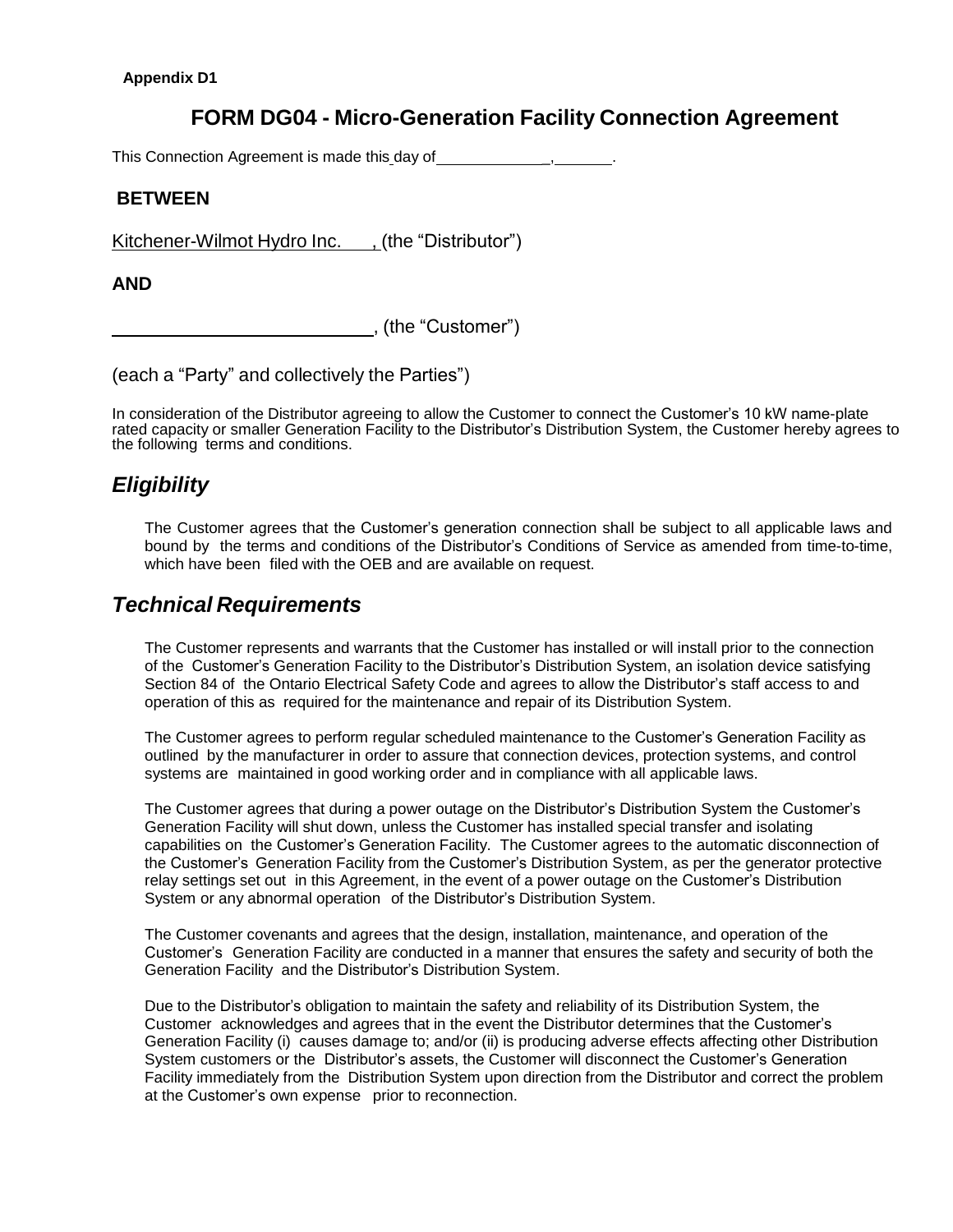# *Liabilities*

The Customer and the Distributor will indemnify and save each other harmless for all damages and/or adverse effects resulting from either Party's negligence or willful misconduct in the connection and operation of the Customer's Generation Facility or the Distributor's Distribution System.

The Distributor and the Customer shall not be liable to each other under any circumstances whatsoever for any loss of profits or revenues, business interruptions losses, loss of contract or loss of goodwill, or for any indirect, consequential, incidental or special damages, including but not limited to punitive or exemplary damages, whether any of the said liability, loss or damages arise in contract, tort or otherwise.

# *Compensation and Billing*

If the Customer is not an embedded retail generator, the Customer agrees that, subject to any applicable Law:

- a. the Distributor will not pay the Customer for any excess generation that results in a net delivery to the Distributor between meter reads; and
- b. there will be no carryover of excess generation from one billing period to the next unless the Customer is, at the relevant time, a net metered generator (as defined in section 6.7.1 of the Distribution System Code).

If the Customer is an embedded retail generator selling output from the embedded generation facility to the Ontario Power Authority under contract, the Customer agrees that the Distributor will pay the Customer for generation in accordance with the Retail Settlement Code.

If the Customer is an embedded retail generator delivering and selling output to the Distributor, the Customer agrees that the Distributor will pay the Customer for generation in accordance with the Retail Settlement Code.

### *Termination*

The Customer understands that the Customer has the right to terminate this agreement at any time, and that by doing so the Customer is required to disconnect the Customer's Generation Facility and notify the Distributor of such action.

### *Assignment*

The Customer may assign the Customer's rights and obligations under this Agreement with the consent of the Distributor, which shall not withhold its consent unreasonably. The Distributor shall have the right to assign its rights and obligations under this Agreement without the Customer's consent.

I understand, accept and agree to comply with and be bound by the above terms and conditions governing the connection of my Generation Facility to the Distributor's Distribution System.

| Customer Signature:<br><u>Customer Signature:</u>                                                                              |        | Date:                                                  |                               |  |  |  |  |
|--------------------------------------------------------------------------------------------------------------------------------|--------|--------------------------------------------------------|-------------------------------|--|--|--|--|
| Print name and Kitchener-Wilmot Hydro Inc. account number:                                                                     |        |                                                        |                               |  |  |  |  |
| I confirm that the following information is true and accurate:                                                                 |        |                                                        |                               |  |  |  |  |
| Nameplate rating of generator: KW<br>$\Box$ Wind Turbine $\Box$ Photovoltaic (Solar)<br>Type:<br>Other                         |        | Total installed generation<br>$\Box$ Hydraulic Turbine | <b>KW</b><br>$\Box$ Fuel Cell |  |  |  |  |
| Inverter Utilized:   Yes<br>No.<br>Inverter Certification: $\Box$ C22.2 #107.1 $\Box$ UL 1741 $\Box$ Site certified by the ESA |        |                                                        |                               |  |  |  |  |
| For office use:<br><b>Station</b>                                                                                              | Feeder | Date Connected                                         |                               |  |  |  |  |